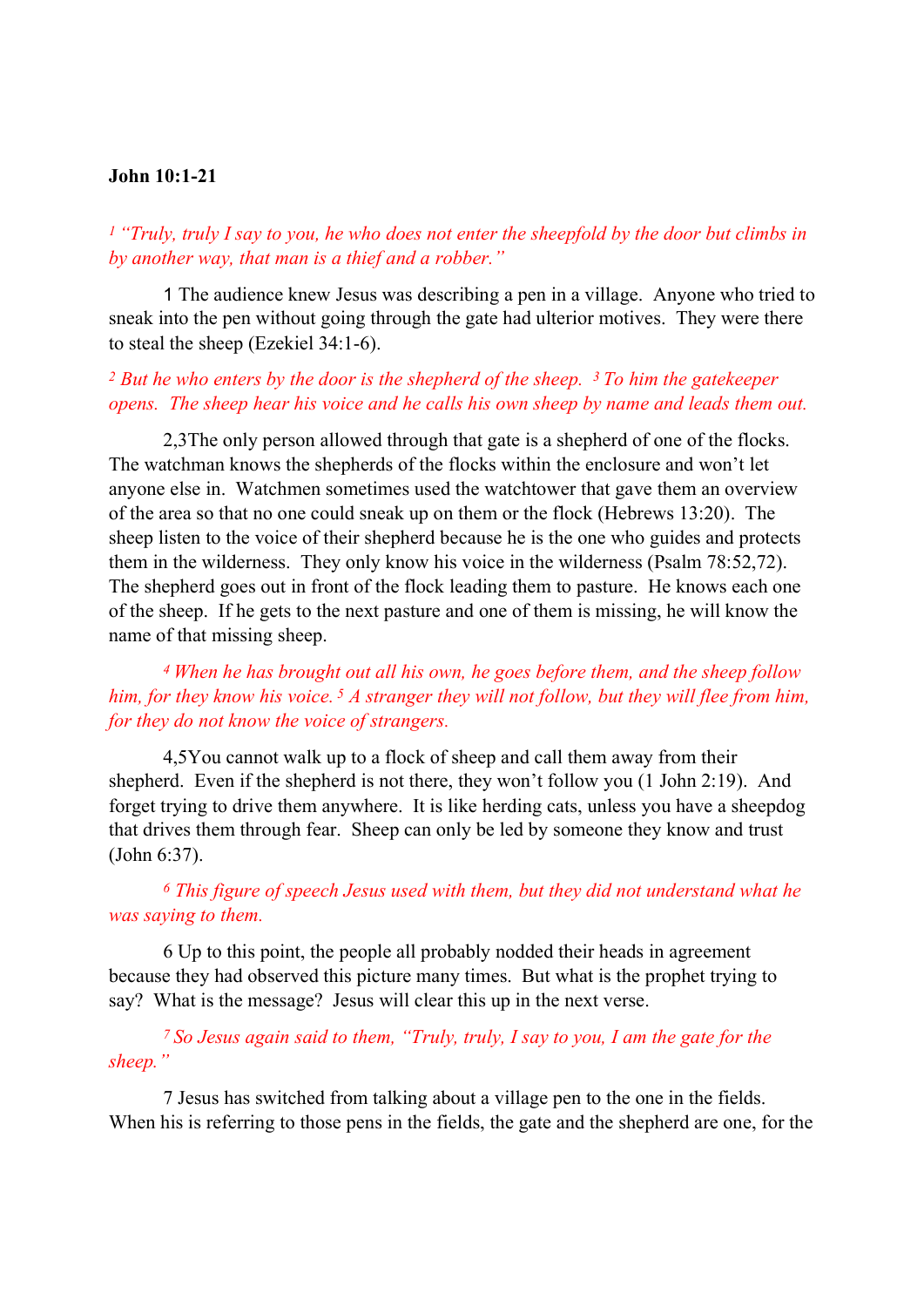shepherd lies down in the entrance of the pen. Is Jesus claiming to be God, the Sovereign Lord who told Israel that they are His flock (Psalm 118:20; Psalm 23:1)? If the picture He just painted is that He is the true shepherd and keeper of the sheep and there are no others, then that is exactly what he is claiming!

<sup>8</sup>All who came before me are thieves and robbers, but the sheep did not listen to them.

 8 Jesus is the only way (John 14:6). All the other Messianic pretenders were not the gate (2 Peter 2:1-3). The corrupt Sanhedrin was not the gate. Many well-meaning Christians refer to other beliefs as good religions. That does not coincide with what Jesus is saying here. Nor is it being intellectually honest.

# $9$  I am the door. If anyone enters by me, he will be saved and will go in and out and find pasture.

 9 Jesus is laying the exclusive claim that only in Him will we be saved/safe from predators like false thieves and robbers (Numbers 27:15-17). We will also only find pasture in Him. He is the only provision of God that we can have confidence in (Isaiah 49:9-10).

## <sup>10</sup> The thief comes only to steal and kill and destroy. I came that they may have life and have it abundantly.

 10 Jesus makes it clear that any other way leads to death and utter destruction, but then contrasts abundant life in Him in the here and now. A life that is marked by God's divine favor both here and in eternity. Which life do you desire (Isaiah 49:9-10, Ezekiel 34:12-15)?

<sup>11</sup> I am the good shepherd. The good shepherd lays down his life for his sheep. <sup>12</sup> He who is a hired hand and not a shepherd, who does not own the sheep, sees the wolf coming and leaves the sheep and flees, and the wolf snatches them and scatters them.<sup>13</sup> He flees because he is a hired hand and cares nothing for the sheep.

 11 The false shepherds of this world exploit, kill, steal and destroy, but Jesus is the only good shepherd who did lay down his life for His sheep on the cross (Colossians 1:19-20). Jesus compared all the self-seeking false shepherds to hirelings. He explained that since the sheep don't belong to them, they do not really care about the sheep. If the sheep are threatened, the false shepherd runs from danger. Jesus ran to the danger because we belong to him.

<sup>14</sup> I am the good shepherd. I know my own and my own know ne, <sup>15</sup> just as the Father knows me and I know the Father; and I lay down my life for my sheep.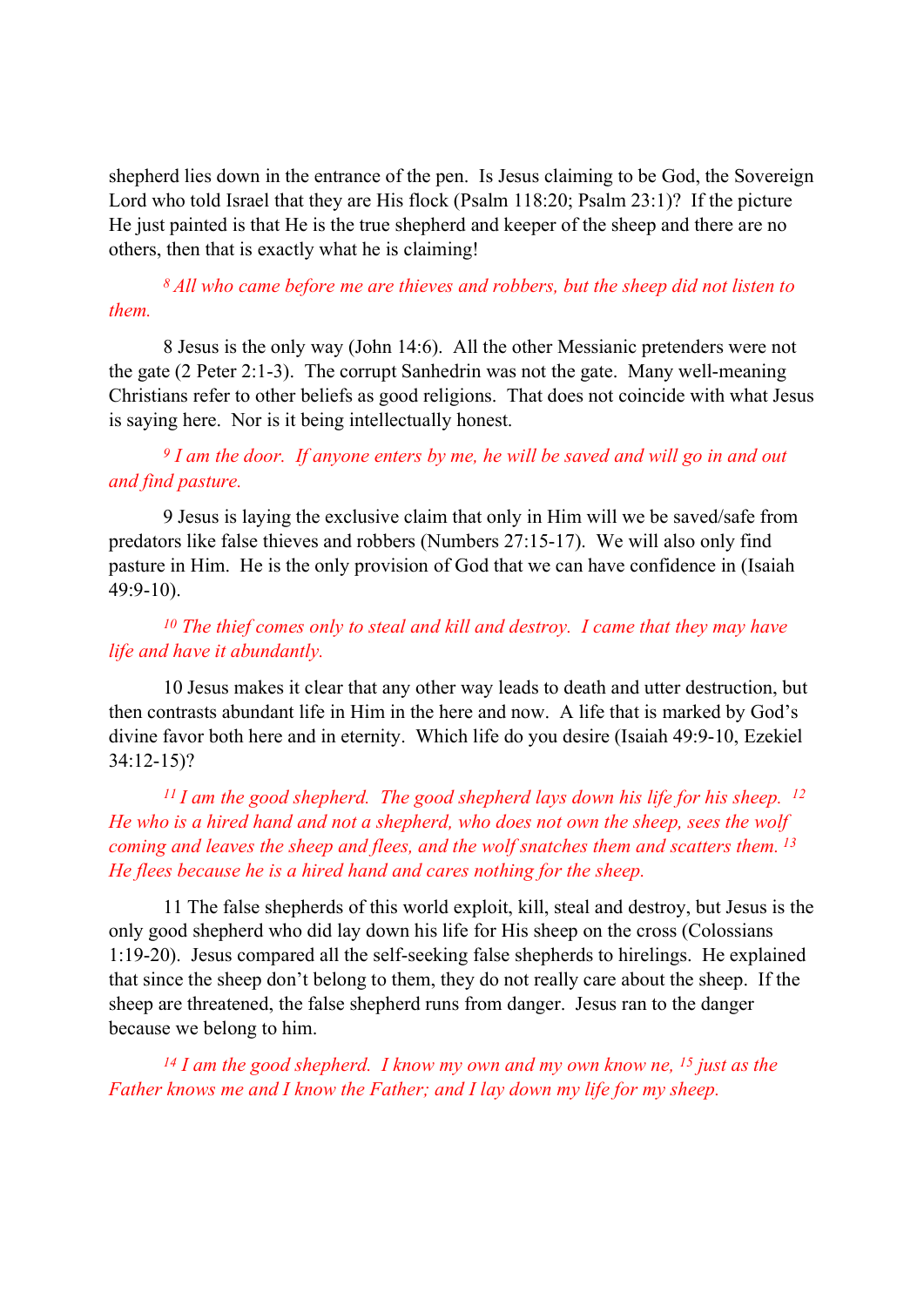14,15 You are valuable to Him. He watches to see that you are nourished and cared for because you are His. He knows you just as He knows the Father (the watchman and shepherd relationship). He has the intimacy with you that He has with the Father. Why? Because He laid down His life for you! There was a lion coming, a beast to devour your soul (1 Peter 5:8). Jesus defeated death and hell for you so that the intimacy you have with Him can continue to grow.

 $16$  And I have other sheep that are not of this fold. I must bring them also, and they will listen to my voice. So there will be one flock, one shepherd. <sup>17</sup> For this reason the Father loves me, because I lay down my life that I may take it up again.

 $18$  No one takes it from me, but I lay it down of my own accord. I have authority to lay it down, and I have authority to take it up again. This charge I have received from the Father.

 18 He declared that God had given Him the authority to lay down His life and take it up again. He was speaking of His coming death and resurrection. He would lay down His life for us, but He would also rise from death in victory. This was not only a claim, but a prophecy of what was to come.

<sup>19</sup> There was again a division among the Jews because of these words. <sup>20</sup> Many of them said, "He has a demon and is insane, why listen to him?"  $21$  Others said, "These are not the words of one who is oppressed by a demon. Can a demon open the eyes of the blind?"

 19-21 They were again divided over the claims of Jesus. Some believed Him, and others were sure He was evil. How could a human make such claims?

### **Ouestions**

- 1) What are the two types of pens in Jesus' discourse?
- 2) What is the motivation for coming in some other way than the gate?
- 3) How do sheep know to which flock they belong?
- 4) What are two Old Testament passages that speak of the LORD as our shepherd?
- 5) How can a person be a gate?